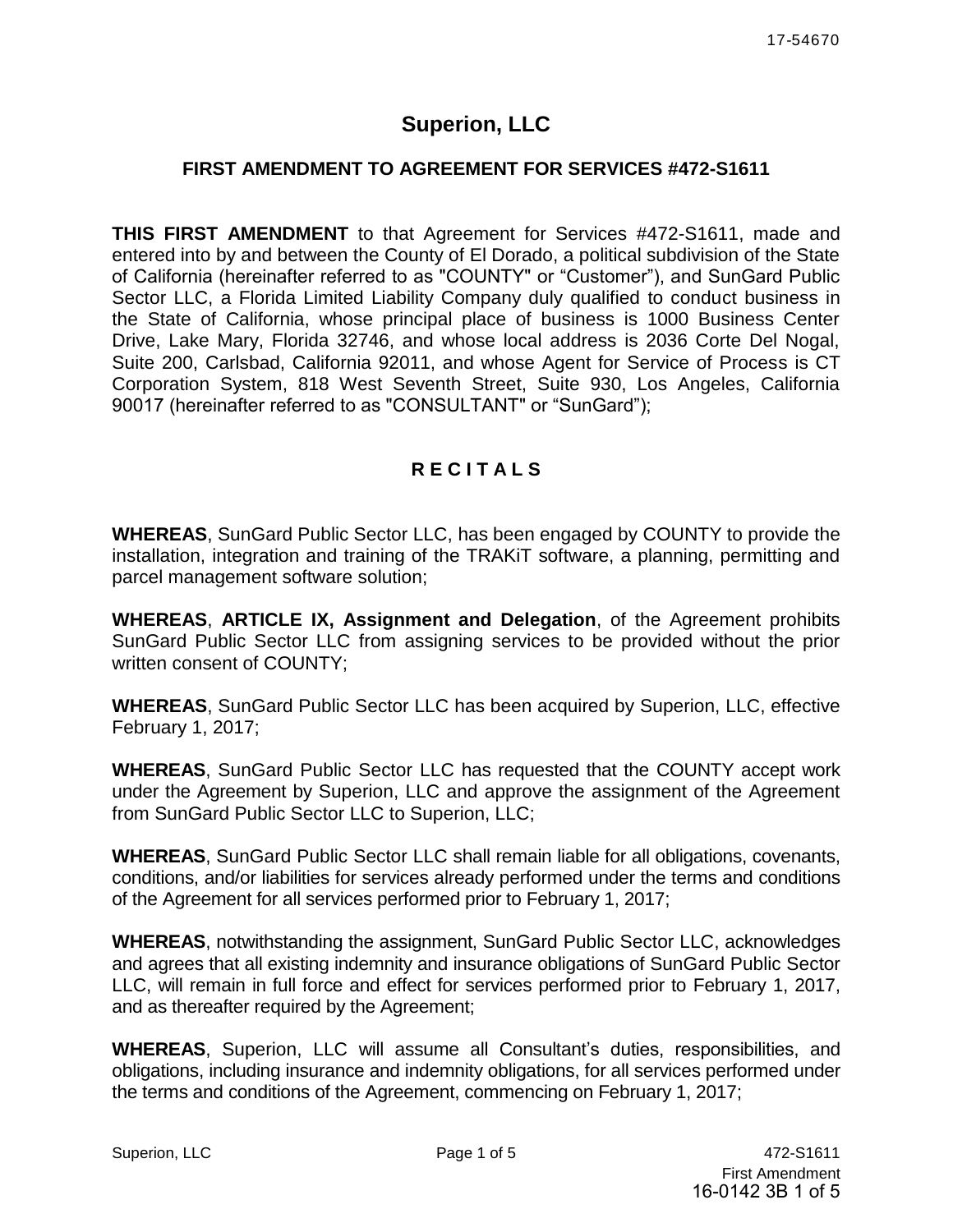**WHEREAS**, the parties hereto have mutually agreed to amend the Agreement to update the invoice address amending **ARTICLE III, Compensation for Services**;

**WHEREAS**, the parties hereto have mutually agreed to amend the Agreement to update the notice to parties amending **ARTICLE XIV, Notice to Parties**;

**WHEREAS**, the parties hereto have mutually agreed to amend the Agreement to update the COUNTY Contract Administrator amending **ARTICLE XXVIII, Contract Administrator**;

**WHEREAS**, the parties hereto have mutually agreed to amend the Agreement to include **ARTICLE XXXIV, Assignment**, a provision that expressly states the terms of COUNTY's approval of the assignment of the Agreement from SunGard Public Sector LLC to Superion, LLC;

**NOW, THEREFORE,** the parties agree to amend the Agreement as follows and COUNTY approves of the assignment of the Agreement from SunGard Public Sector LLC to Superion, LLC on the following terms and conditions:

**I.** All references to SunGard Public Sector LLC are substituted with Superion, LLC.

### **II. ARTICLE III, Compensation for Services, paragraph 4, is amended to read as follows:**

Itemized invoices shall follow the format specified by COUNTY subject to the prior approval of CONSULTANT and shall reference this Agreement number on their faces. Copies of documentation attached to invoices shall reflect CONSULTANT's charges for the specific services billed on those invoices. Invoices shall be mailed to COUNTY at the following address:

> County of El Dorado Community Development Services Administration and Finance 2850 Fairlane Court Placerville, California 95667

 Attn.: Creighton Avila Deputy Chief Administrative Officer

or to such other location as COUNTY directs.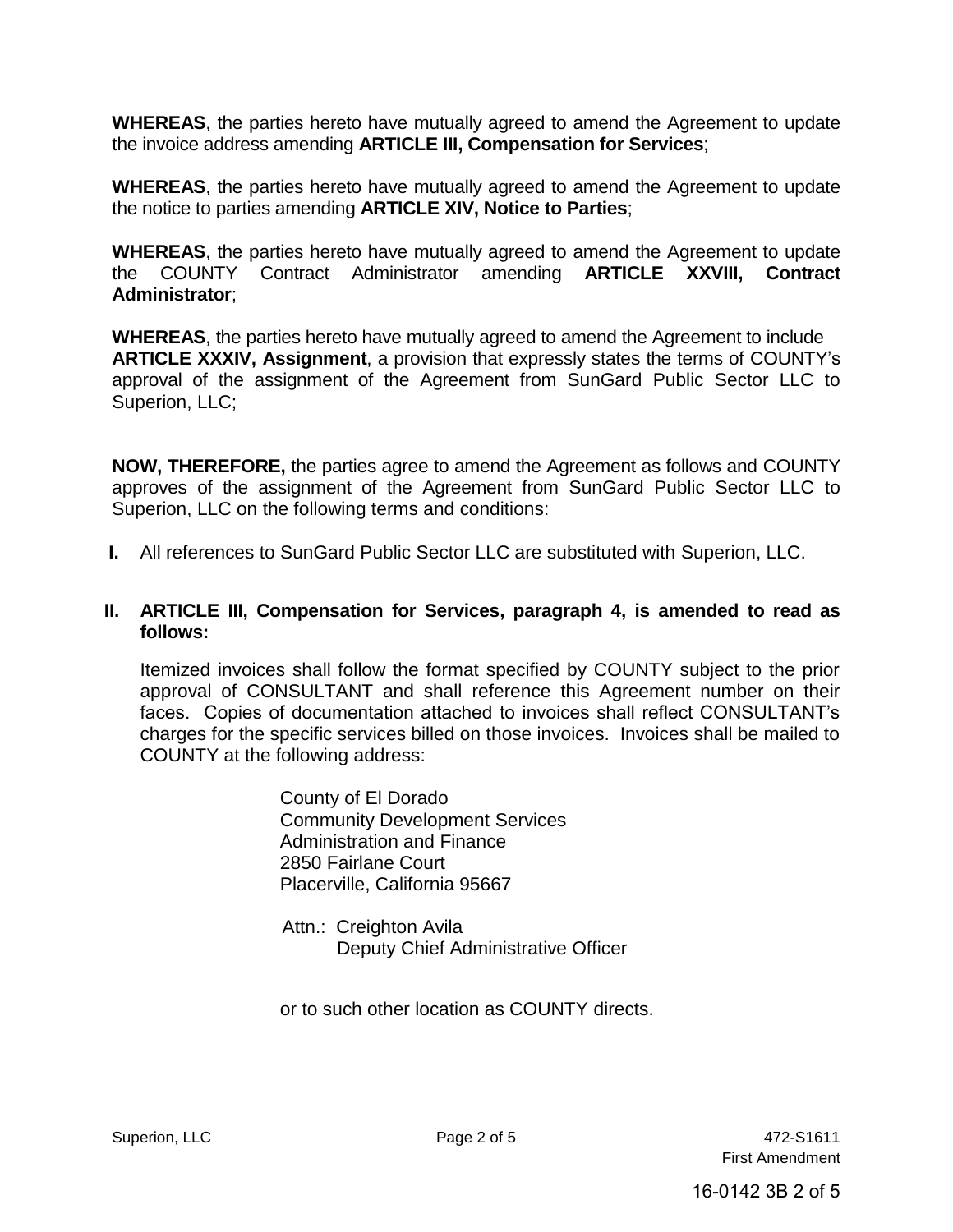#### **III. ARTICLE XIV, Notice to Parties, of the Agreement is amended in its entirety to read as follows:**

#### **ARTICLE XIV**

**Notice to Parties:** All notices to be given by the parties hereto shall be in writing and served by depositing same in the United States Post Office, postage prepaid and return receipt requested. Notices to COUNTY shall be in duplicate and addressed as follows:

Attn.: Creighton Avila

**Officer** 

To COUNTY: With a copy to:

 County of El Dorado Community Development Services 2850 Fairlane Court Placerville, California 95667

 County of El Dorado Community Development Services Administration and Finance 2850 Fairlane Court Placerville, California 95667

 Deputy Chief Administrative Attn.: Michele Weimer Administrative Services Officer Contracts & Procurement

or to such other location as COUNTY directs.

Notices to Consultant shall be addressed as follows:

Superion, LLC Attn: Legal Counsel 1000 Business Center Drive Lake Mary, Florida 32746

or to such other location as Consultant directs.

#### **IV. ARTICLE XXVIII, Contract Administrator, of the Agreement is amended in its entirety to read as follows:**

#### **ARTICLE XXVIII**

**Contract Administrator:** The COUNTY Officer or employee with responsibility for administering this Agreement is Creighton Avila, Deputy Chief Administrative Officer, or successor.

**V. The Agreement is further amended to add a new Article XXXIV to read as follows:** 

#### **ARTICLE XXXIV**

**Assignment:** Pursuant to ARTICLE IX, Assignment and Delegation, of the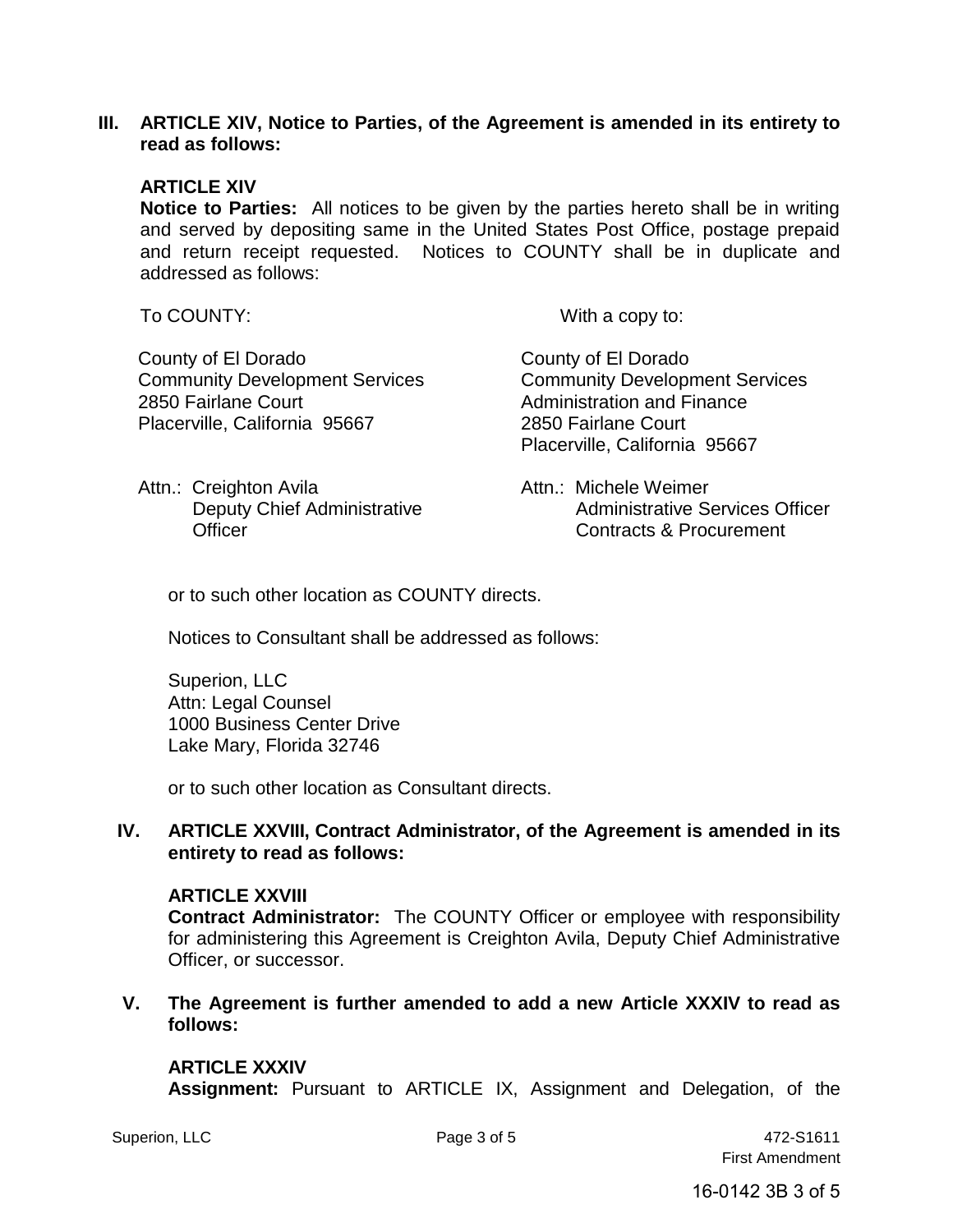Agreement, COUNTY approves the assignment of the Agreement from SunGard Public Sector LLC (previous Consultant) to Superion, LLC (CONSULTANT), effective February 1, 2017, on the following terms and conditions. Superion, LLC assumes all duties, covenants, obligations, and responsibilities, including all indemnity and insurance obligations, of Consultant under the Agreement and all amendments thereto, and is responsible for executing, performing, and providing all work and services as of February 1, 2017, in accordance with all terms and conditions as set forth in and as defined in the Agreement and all amendments thereto. SunGard Public Sector LLC shall remain liable, jointly and severally, for all work performed and service provided prior to February 1, 2017 and all of SunGard Public Sector LLC's insurance and indemnity obligations set forth in the Agreement shall remain in full force and effect on the terms set forth in the Agreement notwithstanding the assignment of the Agreement.

Except as herein amended, all other parts and sections of Agreement for Services #472-S1611 shall remain unchanged and in full force and effect.

### **Requesting Contract Administrator and Department Concurrence:**

By: \_\_\_\_\_\_\_\_\_\_\_\_\_\_\_\_\_\_\_\_\_\_\_\_\_\_\_\_\_ Dated: \_\_\_\_\_\_\_\_\_\_\_\_\_\_\_\_\_\_\_\_

 Creighton Avila Deputy Chief Administrative Officer